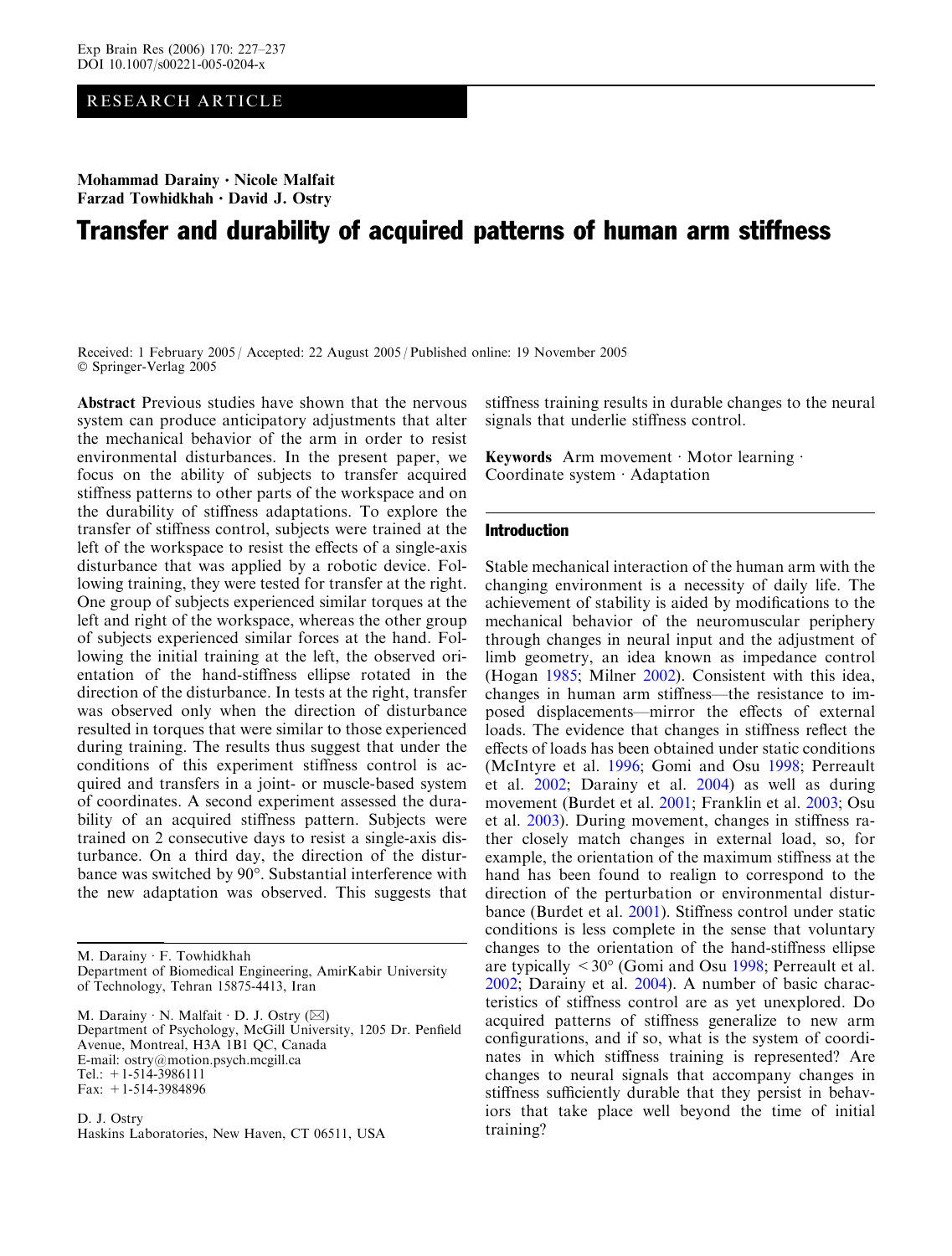<span id="page-1-0"></span>There is considerable evidence that dynamics learning takes place in an intrinsic, joint- or muscle-based system of coordinates (Ghez et al. [2000;](#page-10-0) Shadmehr and Mussa-Ivaldi [1994](#page-10-0); Shadmehr and Moussavi [2000](#page-10-0); Malfait et al. [2002](#page-10-0)). Although one might expect the same of stiffness control, stiffness change is typically required for stability in interactions with objects and thus it would also seem reasonable that stiffness regulation might occur in extrinsic coordinates (Criscimagna-Hemminger et al. [2003](#page-10-0); Malfait and Ostry [2004\)](#page-10-0). Here we explored whether subjects could transfer stiffness training to other parts of the workspace and also the specific pattern of generalization as a means to identify the coordinate system in which the adaptation occurs. We report a variant of a procedure used previously in the context of adaptation to new dynamics (Ghez et al. [2000](#page-10-0); Shadmehr and Mussa-Ivaldi [1994](#page-10-0); Shadmehr and Moussavi [2000](#page-10-0); Malfait et al. [2002](#page-10-0)). We trained subjects at the left of the workspace to maintain limb position in opposition to single-axis mechanical disturbances. Following training, transfer was assessed at the right using disturbances that were similar in terms of the forces involved or similar in terms of torques. We demonstrate that subjects transfer stiffness adaptations to a new workspace location when the torques at the shoulder and elbow are similar to those experienced during training. The pattern of transfer in this study is thus consistent with the idea that the nervous system controls stiffness in intrinsic coordinates.

In a second study, we evaluated the durability of stiffness training. In work on adaptation to new dynamics, it has been shown that learning may persist for days or even months (Shadmehr and Brashers-Krug [1997\)](#page-10-0). Here we trained subjects to maintain the position of the limb in opposition to an environmental disturbance that acted along a single axis. One day

later, we changed the axis of the disturbance by 90°. Following this sudden change in the direction, it took almost 200 trials for the orientation of the stiffness ellipse to get back to that observed under null-field conditions. Thus, the original stiffness training substantially affected the acquisition of a new stiffness strategy 1 day later. The present results point to durable changes in the neural underpinnings of stiffness as a consequence of training.

# Materials and methods

#### Experimental setup

Thirty-six right-handed subjects, between the ages of 19 and 30, participated in the study. Twelve subjects participated in Experiment 1 (transfer of stiffness training) and eight subjects participated in Experiment 2 (durability of the acquired stiffness pattern). A further 16 subjects participated in control studies for Experiments 1 and 2. Subjects had no history of sensory or motor dysfunction and had no previous experience in studies involving a robotic device. All procedures were approved by the McGill University Research Ethics Board.

The subjects were seated and held the handle of a two degree-of-freedom planar robotic arm (Interactive Motion, Cambridge, MA). Position signals were obtained with 16-bit encoders (Gurley Precision Instruments). Forces were recorded with a force-torque sensor (ATI Industrial Automation) that was mounted above the handle of the manipulandum. Shoulder movement was restricted by a harness and the wrist was braced (see Fig. 1). The subject's right arm was supported against gravity by an air sled. A computer monitor placed in



Fig. 1 a Experimental setup and subjects' arm configurations for both Experiments 1 and 2. In Experiment 1, subjects were trained for nine blocks at the left of the workspace and then a transfer test was carried out for three more blocks at the right. All subjects were first trained at the left to resist a force that was applied at  $-45^{\circ}$ relative to the major axis of the null-field stiffness ellipse. For Group J, the direction of force application at the right was rotated by the amount of shoulder rotation and therefore the applied torque to the subject's arm was the same at the left and the right of

the workspace. For Group H, the direction of force application at the right was the same as that at the left and was thus unchanged between training and transfer tests in an extrinsic coordinate system. In Experiment 2, subjects were tested at the left of the workspace on each of 3 consecutive days. Direction of force application for the first 2 days was  $-45^{\circ}$  relative to the major axis of the null-field stiffness ellipse. On the third day, the axis of force application was rotated unexpectedly by 90-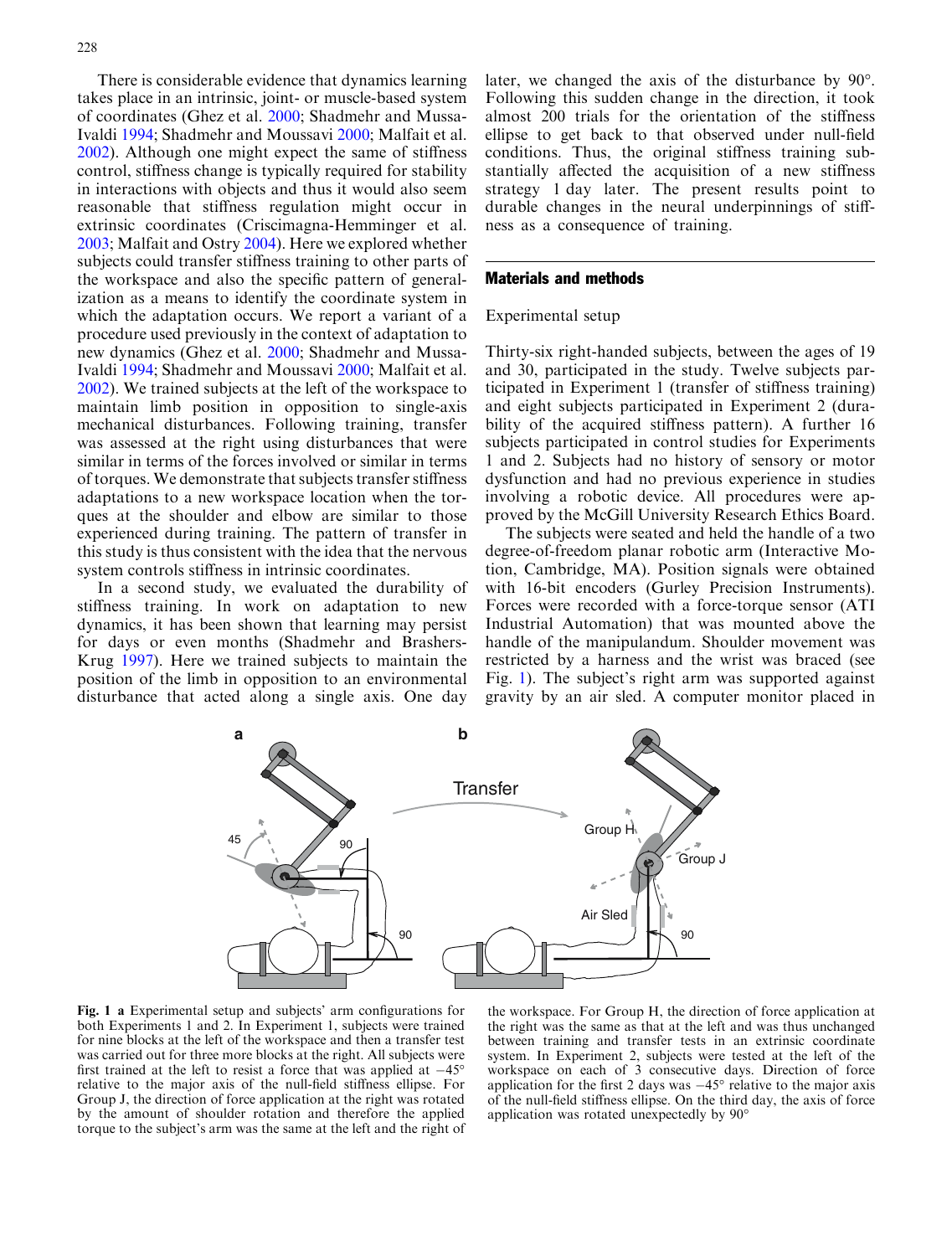[front of the subject displayed a 20 mm red circle that](#page-1-0) [represented the target location and a 15 mm yellow](#page-1-0) [circle that specified the position of the hand. Full visual](#page-1-0) [feedback of the subject's arm was provided.](#page-1-0)

# Experiment 1

The experiment had four phases that were completed in a single day. The first phase, which was conducted prior to training, involved the estimation of stiffness under nullfield conditions at the left of the workspace. In the second or training phase, the subjects were asked to maintain a hand position at the left in the presence of single-axis force pulses that were interleaved with displacements used for purposes of stiffness estimation. In phase three, transfer of training was assessed at the right of the workspace in response to perturbations that were applied either along the same axis as in the training phase or perpendicular to it. Finally, stiffness was estimated under null-field conditions in the new arm configuration.

#### Estimation of stiffness under null-field conditions

Subjects were placed in a standard position relative to the robot such that the angles at the elbow and shoulder were 90 $^{\circ}$  (relative to the frontal plane) and the shoulder was abducted to  $85^{\circ}$  (Fig. [1a\). The null-field task con](#page-1-0)[sisted of stiffness estimation in the absence of any other](#page-1-0) [manipulation. Subjects were asked to place their hand in](#page-1-0) [the middle of the target zone and not to resist the action](#page-1-0) [of the robot.](#page-1-0)

To estimate stiffness, we used trapezoidal position servo control similar to that described by Gomi and Osu ([1998\)](#page-10-0). The hand was displaced to each of eight equally spaced directions about a circle, and measures of displacement and restoring force were obtained. The displacements were in random order; the stiffness of the manipulandum was 4,000 N/m during position servo control. During servo displacements, the visual feedback of endpoint position was frozen on the monitor. The position servo ramped on and off over 100 ms, the hold time was 200 ms and the commanded amplitude was 6 mm (the mean actual displacement was 5.6 mm). Prior to each displacement, the subject's hand had to be within the target zone and the hand velocity had to be less than 1 mm/s. Once these conditions were satisfied, a measurement was initiated at a randomly selected time between 1.5 and 2.5 s. Position and force data from the 100 ms preceding the measurement displacement and from the final 100 ms of the hold phase were used for purposes of estimating stiffness.

## Training session

The training configuration was the same as that used to measure stiffness in null-field conditions at the left of the

workspace (Fig. [1a\). The task involved the application](#page-1-0) [of single-axis force pulses. The axis of force application](#page-1-0) [was at](#page-1-0)  $-45^{\circ}$  [relative to the direction of maximum null](#page-1-0)[field stiffness and was chosen on a per subject basis. \(We](#page-1-0) [used this angle because it provided us with two direc](#page-1-0)[tions of load application, for the transfer test that fol](#page-1-0)[lowed, that were equidistant from the major axis of the](#page-1-0) [null-field ellipse\). Subjects were instructed to maintain](#page-1-0) [the position of the limb in the middle of the target. The](#page-1-0) [total time that the hand of the subject was outside of the](#page-1-0) [target was displayed as feedback after each block of](#page-1-0) [trials. Subjects were asked to try to reduce this value as](#page-1-0) [much as possible while avoiding excessive cocontraction](#page-1-0) [in order to reduce the likelihood of fatigue.](#page-1-0)

The timing of the force pulses and their direction on the perturbation axis was unpredictable. The magnitude of each force pulse was 3 N with 300 ms duration. The force pulses were applied at a random interval of between 0.5 and 1.5 s.

In the training session, subjects completed nine blocks of 40 perturbations (force pulses) each. To estimate stiffness during the training session, servo-controlled position displacements, similar to those used in the nullfield condition, were interspersed randomly within each block of training trials. On average, one trial in five was a measurement displacement. Stiffness matrices were estimated based on data pooled over each three blocks. For each subject three estimates of stiffness were obtained during the training phase of the experiment.

To guard against the possibility that subjects intervened voluntarily during the hold phase of the displacement that was used for stiffness measurement, we dropped from analysis all trials in which the maximum variability of velocity exceeded 4 mm/s. This resulted in the elimination of  $\langle 2\%$  of measurement trials. In the data that were used for analysis, we assessed during the measurement interval the maximum change in hand position, velocity and restoring force, averaged over subjects, experimental conditions and limb displacement directions. The average maximum was 0.15 mm for position change, 2 mm/s for velocity change and 0.21 N for force change. Moreover, the restoring force was effectively constant as of the end of the ramp up phase of the measurement displacement at 100 ms into the measurement interval. The mean value of restoring force was 3.76 N for the first 100 ms of hold phase and 3.89 N for the last 100 ms. In other words, variation in force ended well in advance of the interval usually associated with voluntary reaction time and remained essentially constant throughout the measurement interval. Taken together, the absence of position or force change suggests that there was little if any voluntary intervention following the displacement of the limb.

# Transfer test

After completion of the training session at the left side of the workspace, subjects were tested for transfer at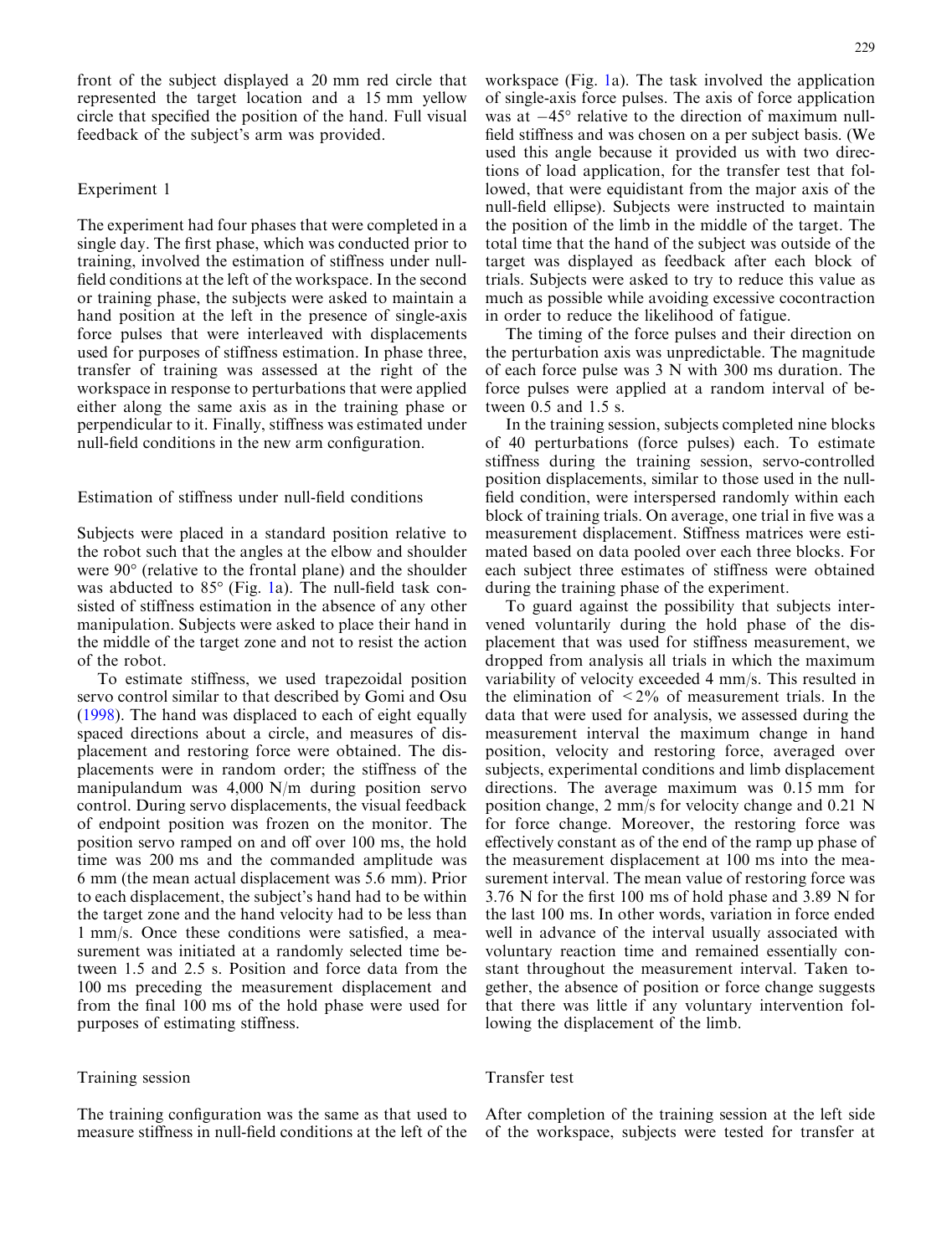the right (Fig. [1b\). In the transfer configuration the](#page-1-0) shoulder angle was  $0^{\circ}$  [\(relative to the frontal plane\)](#page-1-0) [and the elbow angle was 90](#page-1-0)°. To avoid any differences [due to the configuration dependence of robot inertia,](#page-1-0) [we held the robot configuration constant and moved](#page-1-0) [the subjects.](#page-1-0)

Subjects were assigned randomly to two different groups. For one group (Group H), the direction of force application at the right was the same in extrinsic coordinates as in the training session at the left and therefore the applied torque to the subject's arm was different (H designates similarity in training and transfer conditions of the direction of forces at the hand). For the second group, the direction of force application at the right was rotated by the amount of shoulder rotation and therefore the applied torque to the subject's arm was the same at the left and the right of the workspace (Group J, where J designates similarity of joint torques). In the transfer test, three blocks of trials similar to those in the training session were completed, that is, with measurement displacements interleaved among force pulses. Stiffness matrices were calculated based on the data in the first block of trials after the change of arm configuration. Following the transfer trials, null-field stiffness was measured in the new arm configuration.

Based on the results of Darainy et al. ([2004\)](#page-10-0), it was expected that the orientation of the stiffness ellipse at the left would rotate in a clockwise direction (relative to the null field), toward the axis of the imposed disturbance. If this training transferred to the right in extrinsic coordinates, then subjects in Group H should show transfer—that is, a clockwise change in the orientation of the ellipse at the left should be matched, at the right, by a counterclockwise change in orientation, that is, by a rotation in the direction of perturbation in Cartesian coordinates (see Fig. [1\). On the other hand, if training](#page-1-0) [transferred in intrinsic coordinates, then Group J sub](#page-1-0)[jects should show transfer. In this case, the ellipse at the](#page-1-0) [right should be rotated about 90](#page-1-0)° clockwise relative to [that observed at the left since it is in this orientation that](#page-1-0) [applied torques in the training and test configurations](#page-1-0) [are equated.](#page-1-0)

#### Experiment 2

The experiment was carried out over 3 consecutive days with the arm positioned at the left of the workspace throughout. Each day began with the estimation of null-field stiffness following the same procedure as in Experiment 1. This was followed by nine blocks of training trials, also identical to those in Experiment 1, in which subjects were trained to resist single-axis disturbances that were interspersed with displacements that were used to estimate stiffness. On Days 1 and 2, the direction of the disturbance was at  $-45^{\circ}$  relative to the major axis of the null-field ellipse as measured on Day 1. On Day 3, stiffness was assessed in response to a new direction of force

application, perpendicular to the original one, in the same arm configuration. As in Experiment 1, the timing and orientation of force application were unpredictable. The magnitude of the force pulses was 3 N and the duration was 300 ms. Similarly, position servo-controlled displacements were randomly interspersed for purposes of stiffness estimation, again with an average frequency of one measurement displacement for every five force pulses.

## Data analysis

Hand positions and endpoint forces were sampled at 200 Hz and low-pass filtered at 20 Hz (second-order, zero-lag Butterworth filter). Hand positions were numerically differentiated to produce velocity estimates. The relationship between imposed displacements and resulting forces can be written as:

$$
\begin{bmatrix} df_x \\ df_y \end{bmatrix} = \begin{bmatrix} K_{xx} & K_{xy} \\ K_{yx} & K_{yy} \end{bmatrix} \begin{bmatrix} dx \\ dy \end{bmatrix}
$$
 (1)

The hand-stiffness matrix  $K$  was obtained using the data from three sets of displacements and associated restoring forces in each of eight randomized directions (24 observations in total). In the transfer test in Experiment 1, the estimates of stiffness were based on data from a single block of trials. Differences in the mean value of position between the 100-ms interval prior to the perturbation and the 100-ms interval at the end of the hold phase gave values for  $dx$  and  $dy$ . Mean restoring force estimates during the same intervals provided values for  $dfx$  and  $dfy$ . Linear regression was used to estimate the hand-stiffness matrix.

Adaptation was also assessed using a joint stiffness measure. The joint-based analysis was carried out to guard against the possibility that the observed patterns of transfer were merely related to the geometry of the limb which influences the hand level measure. The relation between imposed angular displacement and shoulder and elbow torque can be expressed as:

$$
\begin{bmatrix} d\tau_s \\ d\tau_e \end{bmatrix} = \begin{bmatrix} R_{ss} & R_{se} \\ R_{es} & R_{ee} \end{bmatrix} \begin{bmatrix} d\theta_s \\ d\theta_e \end{bmatrix} \tag{2}
$$

The R matrix in Eq. 2 is the joint stiffness matrix.  $R_{ss}$ and  $R_{ee}$  are net shoulder and elbow stiffness relating joint torque to angular displacement while the offdiagonal elements,  $R_{se}$  and  $R_{es}$ , are measures of stiffness that relate torque at either the shoulder or the elbow to the angular displacement of the other joint. The relation between the joint stiffness matrix  $R$  and the hand-stiffness matrix  $K$  can be expressed as:

$$
R = J^{\mathrm{T}} K J \tag{3}
$$

The Jacobian matrix *J* can be calculated based upon upper-arm and forearm lengths  $(l_1 \text{ and } l_2 \text{ respectively})$ and shoulder and elbow angles ( $\theta_s$  and  $\theta_e$ ).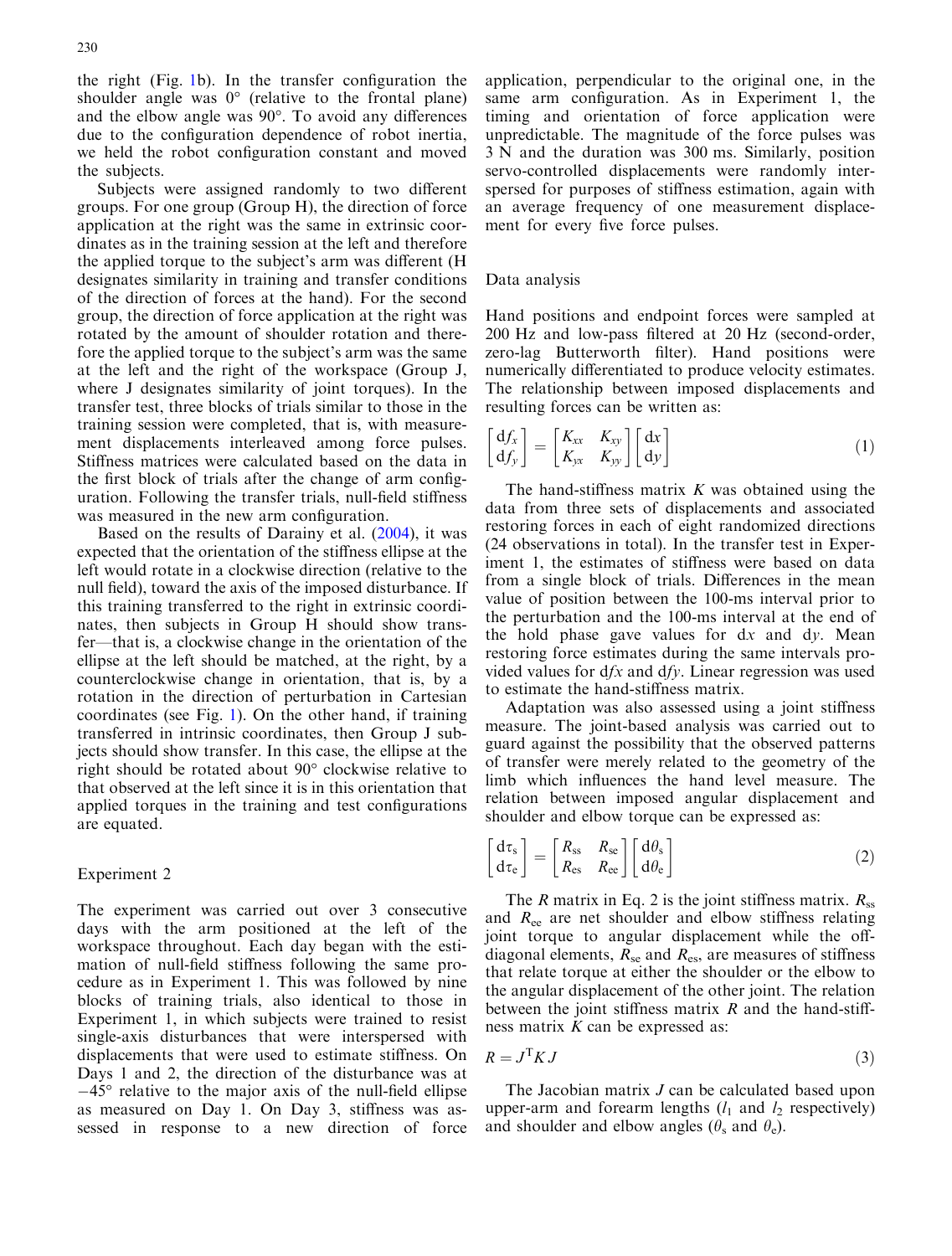$$
J = \begin{bmatrix} -(l_1 \sin \theta_s + l_2 \sin(\theta_s + \theta_e)) & -l_2 \sin(\theta_s + \theta_e) \\ l_1 \cos \theta_s + l_2 \cos(\theta_s + \theta_e) & l_2 \cos(\theta_s + \theta_e) \end{bmatrix}
$$
(4)

Following Mussa-Ivaldi et al. ([1985](#page-10-0)), the pattern of stiffness can be visualized as an ellipse in which the restoring force associated with unit displacement is shown for all directions in the horizontal plane. The major axis of the ellipse represents the direction of maximum stiffness while the minor axis is the direction of minimum stiffness. Singular value decomposition of the stiffness matrix provides values for the orientation, shape and size of the ellipse (Gomi and Osu [1998](#page-10-0)). In the results reported below, we give the mean orientation of the major axis of the stiffness ellipse averaged over subjects. We also report mean differences in orientation between the training and null-field conditions and also between the test conditions and associated null-field condition.

## **Results**

# Transfer of stiffness training

The aim of Experiment 1 was to determine whether stiffness adjustments can be transferred to a new arm configuration and if so, to determine the coordinate system for this transformation. The null-field stiffness matrix was estimated for all subjects. The mean orientation of the null-field stiffness ellipse at the hand was  $157.0 \pm 9.2^{\circ}$  relative to the frontal plane at the left of the workspace and  $65.6 \pm 7.9^{\circ}$  at the right. The axis of force pulse application in the training phase of the experiment was  $-45^{\circ}$  relative to the major axis of each subject's null-field stiffness ellipse.

Figure 2a shows typical results for two subjects, one from Group J and the other from Group H, for the

training at the left and transfer at the right. Both subjects were trained for nine blocks at the left. It may be seen that in both cases the orientation of the stiffness ellipse at the end of training (in black) rotates toward the axis of force application (null-field ellipse is shown in gray). Following training, both subjects were tested for transfer at the right. For the subject in Group J, the direction of force application rotated with the shoulder such that the applied torque to the arm remained unchanged. For the subject in Group H, the direction of force application remained unchanged in Cartesian coordinates and consequently the direction of torque application was different at the left and the right. Under these conditions, when the Group J subject was tested for transfer at the right, the magnitude and direction of rotation of the stiffness ellipse (in black) was approximately the same as that observed at the left. In contrast, when the Group H subject was tested at the right, little transfer of training was observed.

Figure 2b shows results for the same subjects in joint coordinates. The pattern is similar to that observed at the hand. That is, at the left of the workspace, counterclockwise rotation of the stiffness ellipse is observed relative to the null-field ellipse. In the transfer test at the right, the magnitude and direction of orientation change for the subject in Group J are similar to those observed at the left, whereas for the Group H subject, the ellipse orientation is similar to that observed under null-field conditions.

Figure 3 [shows the mean value and one standard](#page-5-0) [error of stiffness orientation change \(relative to the null](#page-5-0)[field orientation\) as well as time outside the target zone.](#page-5-0) [In each case, the data are shown for the three successive](#page-5-0) [stiffness estimates at the left and the transfer test at the](#page-5-0) [right. Statistical tests were conducted using repeated](#page-5-0)[measures ANOVA. Bonferroni-Holm tests were used for](#page-5-0) [post-hoc comparisons. Figure](#page-5-0) 3a shows the change in [the stiffness ellipse orientation relative to null-field](#page-5-0) [measurements at the level of the hand. A reliable](#page-5-0)



Fig. 2 Stiffness ellipses for two subjects, one labeled J in the top row (Group J) and the other labeled H in the *bottom row* (Group H). The ellipses show data for training at the left and transfer trials at the right of the workspace. The data for hand stiffness are shown in (a) and for joint stiffness in (b). In b, the horizontal axis gives

values for the shoulder and the vertical axis gives values for the elbow. It may be seen that training at the left transfers to the right for J. For H the training at the left has no effect on the orientation of the stiffness ellipse at the right, relative to the null field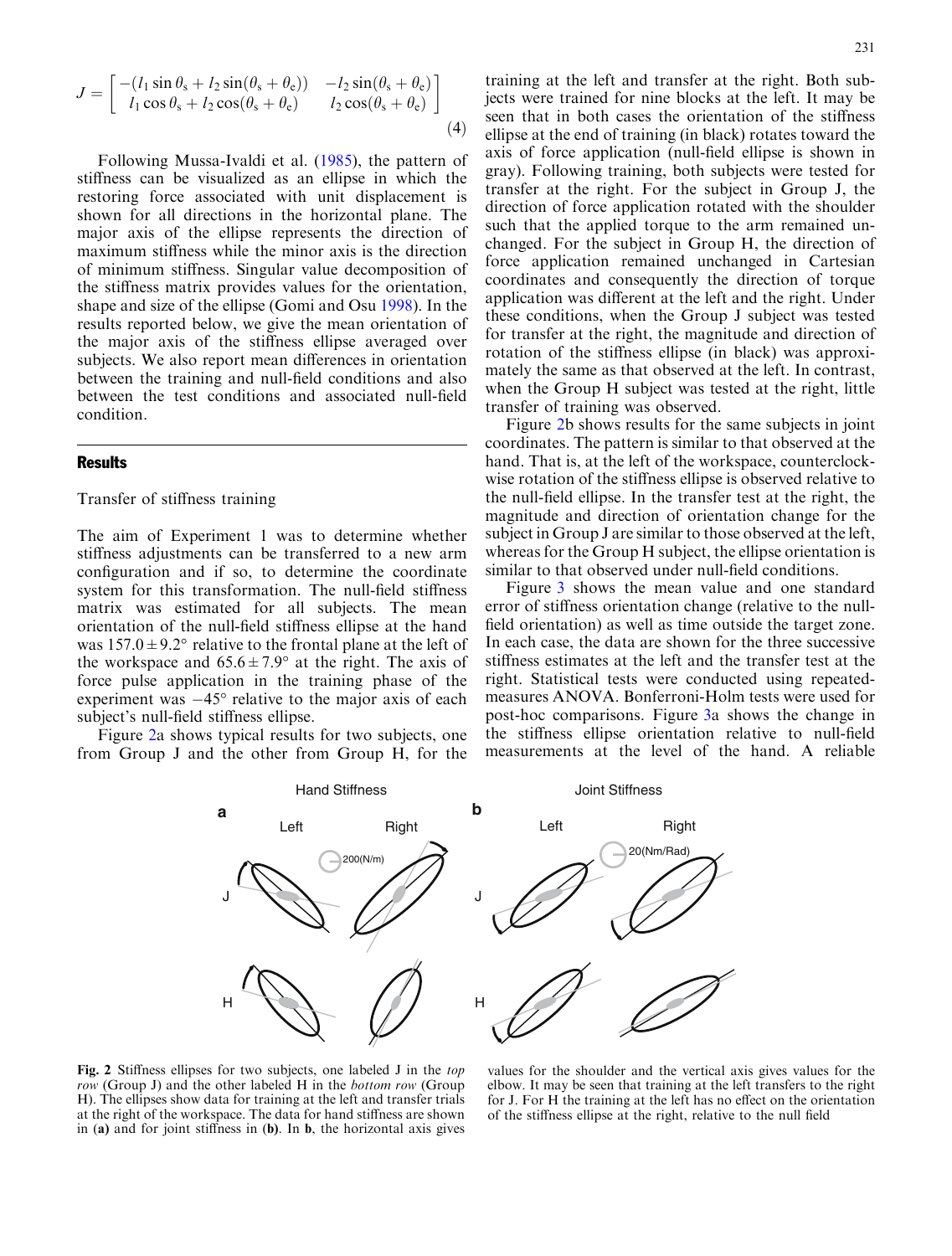<span id="page-5-0"></span>adaptation, that is, a change in orientation relative to null-field conditions, was observed for each of the three stiffness estimates at the left for Group H and Group J  $(P<0.01)$ . In each case, the stiffness ellipse rotated in the direction of force application. In the transfer test, the change in orientation of the stiffness ellipse for Group J, relative to the null-field ellipse at the right, was reliably different than zero ( $P < 0.01$ ). In contrast, for Group H, the ellipse orientation was similar to that observed in the null field  $(P>0.05)$ . Pair-wise comparisons for Group J revealed no difference between any of the three estimates of stiffness orientation change at the left and the orientation change in the transfer test at the right (in each case  $P > 0.05$ ). For Group H, there was a significant difference between each of the training estimates at the left and the value obtained in the transfer test  $(P < 0.01$ for all three tests). The results thus show that the pattern of stiffness adaptation at the left transfers to a new arm configuration at the right when the torques applied to the subject's arm are unchanged; this is consistent with the idea that stiffness control is acquired in a joint- or muscle-based system of coordinates.

It may be noted that similar orientation estimates in the transfer test were obtained for all three blocks of transfer trials. For Group J, the mean orientation change of stiffness ellipse (relative to null field) for transfer blocks one through three was  $-16.3$ ,  $-15.2$  and  $-18.1^\circ$ . For Group H, the comparable values for the three blocks were  $-2.0$ ,  $-0.6$  and  $-2.82^{\circ}$ .

Figure 3b shows the same results expressed in joint coordinates. All estimates of stiffness orientation change during training at the left were significantly different than zero ( $P < 0.01$  in all cases). In the transfer test at the right, the orientation change relative to the null-field ellipse for Group J was reliably different than zero  $(P<0.01)$ , whereas the value for Group H was not  $(P>0.05)$ . Post-hoc pair-wise comparisons show no difference in joint stiffness orientation change between any of the estimates during training at the left and that observed in the transfer test at the right for Group J  $(P>0.05)$  and a significant difference for the same comparisons for Group H ( $P < 0.02$  or better for each of the three comparisons). The results of the analysis in joint space are thus also consistent with the ability of





Fig. 3 Transfer of adaptation. a Mean and standard error over subjects of the change in orientation in hand coordinates of the major axis of the stiffness ellipse, relative to that observed in the null field. In the transfer test, the change in orientation for Group J is as large as in training session, indicating full transfer of adaptation. In contrast, the orientation observed in the transfer

test for Group H is not different than that observed under null-field conditions. b Mean and standard error over subjects of change in orientation in joint coordinates. c Average change in performance over days as assessed by time outside of target. The performance of subjects in Group H declined during the transfer test at the right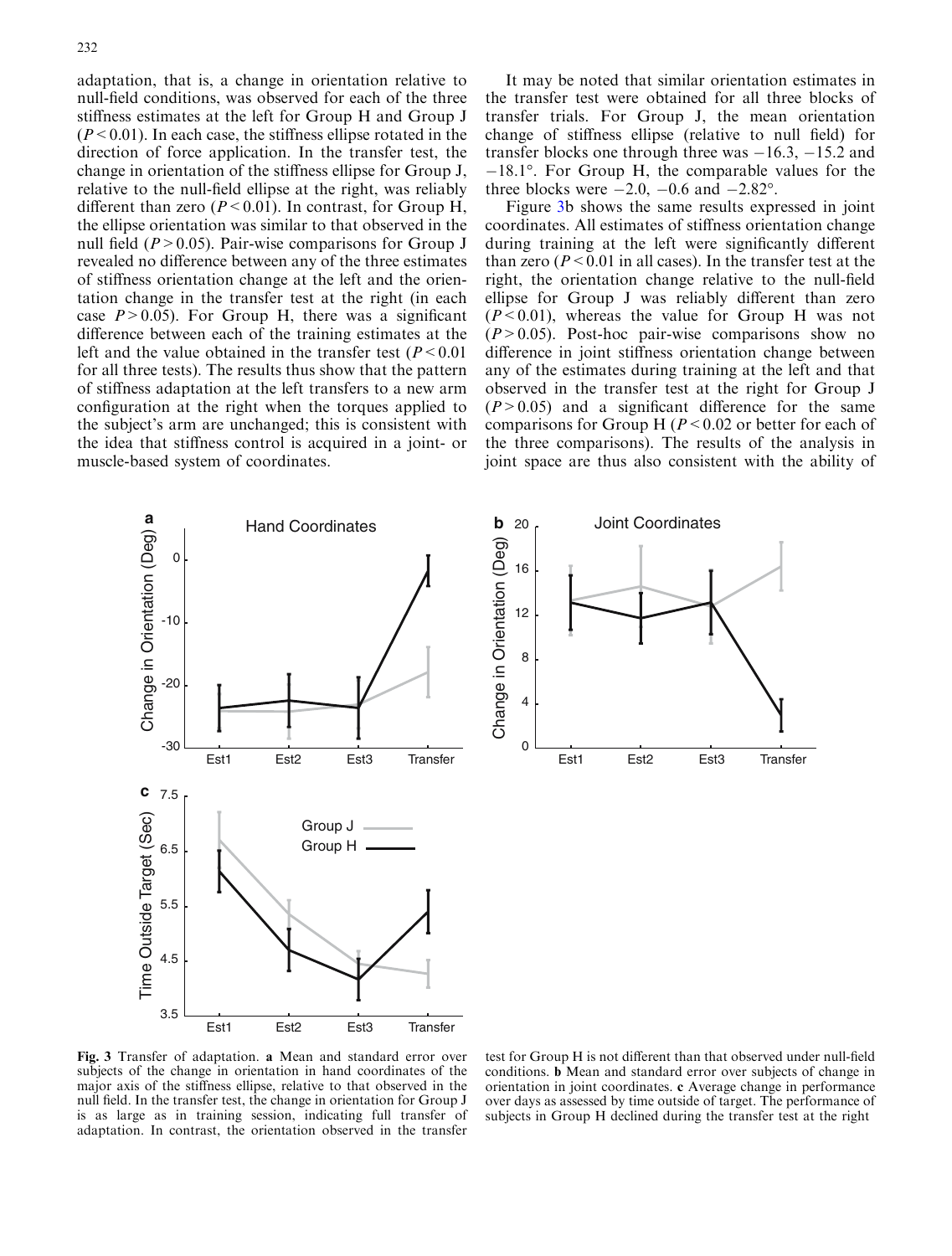<span id="page-6-0"></span>[subjects to transfer acquired stiffness patterns across](#page-5-0) [workspace locations in intrinsic coordinates.](#page-5-0)

Differences in ellipse size and shape were assessed in both hand and joint coordinates in a manner that paralleled tests for differences in orientation. No significant differences were found in either the size or shape of the stiffness ellipse ( $P > 0.05$  in all cases).

The total time that the subject's hand was outside of the target zone was calculated to assess performance during training and transfer trials (Fig. [3c\). It may be](#page-5-0) [seen that both groups performed better with practice as](#page-5-0) [indicated by the fact that the time outside of the target](#page-5-0) [zone is reliably less for the third stiffness estimate than](#page-5-0) the first  $(P < 0.01)$ . Post-hoc pair-wise comparisons re[vealed no difference for Group J between time outside of](#page-5-0) [target for the final estimate at the left and the transfer](#page-5-0) test at the right  $(P>0.05)$ , whereas for Group H time [outside of target in the transfer test at the right was](#page-5-0) [significantly greater than that observed for the final](#page-5-0) [estimate of the training phase at the left \(](#page-5-0) $P < 0.01$ ). Thus, [while the change in workspace location had no effect on](#page-5-0) [subject's performance in terms of time outside of target](#page-5-0) [in the transfer test for Group J, the subject's perfor](#page-5-0)[mance for Group H declined.](#page-5-0)

In a control study at the right of the workspace, we verified that the hand-stiffness ellipse could have rotated in an counterclockwise direction had adaptation occurred in extrinsic coordinates. Eight new subjects were trained and tested at the right using a disturbance acting at  $+45^{\circ}$  (counterclockwise) relative to the major axis of the null-field ellipse. The procedure was the same as that used in the training phase at the left. Under these conditions, the null-field ellipse orientation at the hand was  $59.5 \pm 6.8$ °. The ellipse orientation after training was  $68.5 \pm 10.8^{\circ}$ , that is, 9° in a counterclockwise direction relative to the null-field orientation ( $P < 0.02$ ). This indicates that subjects can change the orientation of the stiffness ellipse at the right of the workspace in a direction that would have been consistent with hand space adaptation.

In the present experiment, measurement displacements for purposes of stiffness estimation were delivered on average in one trial in five. Although it is desirable to take these measures infrequently, in the present context increases in measurement frequency will tend to act against the development of directional changes in stiffness since these displacements occur equally often in all directions. Since directional changes in stiffness are found with the present measurement procedure, it would seem that it provides a conservative estimate of the magnitude of the directional effect.

A number of methodological points require comment. We report estimates of the directional effect of disturbance inputs relative to the orientation of the hand stiffness under null-field conditions. Our earlier work suggests that the magnitude of the effect would be comparable relative to a uniformly cocontracted limb. Specifically, Darainy et al. [\(2004](#page-10-0)) report a comparison of hand-stiffness ellipse orientation under null-field conditions and under conditions in which subjects actively resist the effects of an isotropic load. Under conditions of active resistance, the size of the ellipse increased; however, orientation estimates were not reliably different than those observed under nullfield conditions.

The magnitude of the measurement displacement (under 6 mm) was approximately half of the displacement that resulted from the disturbance input. In pilot work, we explored the possibility of using even larger disturbances. We decided against this possibility in part because subjects found the task under those conditions difficult and fatiguing and also because Perreault et al. ([2002](#page-10-0)) have found that as force output level increases, there is a progressively reduced ability for subjects to modify the orientation of the hand-stiffness ellipse. The similarity of the magnitudes of disturbance inputs and measurements appears to have had little effect on the resulting estimates of stiffness orientation: Both Gomi and Osu ([1998\)](#page-10-0) and Perreault et al. [\(2002\)](#page-10-0) report estimates of direction change comparable to those presented here using different techniques.

The perturbations used for stiffness estimation resulted in variation in both the actual displacement magnitudes and associated restoring forces. Table 1 gives mean values and standard deviations of displacement and restoring force during the intervals used for stiffness estimation for all eight directions tested in this

Table 1 Variability of limb displacement and restoring force

| Mean and one standard deviation of limb displacement and restoring force in eight directions about a circle. Direction 1 is $0^{\circ}$ (relative to            |  |
|-----------------------------------------------------------------------------------------------------------------------------------------------------------------|--|
| frontal plane), direction 2 is $45^\circ$ , direction 8 is $315^\circ$ . The values shown are means based on the last three blocks of training trials, averaged |  |
| over subjects                                                                                                                                                   |  |

| Direction | $P_r$ (mm)      | $P_v$ (mm)      | $F_{\rm x}$ (N) | $F_{v}$ (N)    |
|-----------|-----------------|-----------------|-----------------|----------------|
|           | $5.5 \pm 0.41$  | $0.5 \pm 0.23$  | $-3.7 \pm 1.3$  | $1.3 \pm 0.6$  |
|           | $4.2 \pm 0.28$  | $4.2 \pm 0.25$  | $-1.8 \pm 0.7$  | $-1.7 \pm 0.6$ |
|           | $0.4 \pm 0.15$  | $5.3 \pm 0.45$  | $1.3 \pm 0.3$   | $-4.2 \pm 1.2$ |
| 4         | $-3.5 \pm 0.35$ | $3.4 \pm 0.35$  | $3.9 \pm 1.0$   | $-3.8 \pm 1.1$ |
| 5         | $-5.5 \pm 0.34$ | $-0.5 \pm 0.25$ | $3.9 \pm 1.1$   | $-1.2 \pm 0.6$ |
| 6         | $-4.1 \pm 0.23$ | $-4.4 \pm 0.27$ | $2.1 \pm 0.6$   | $1.4 \pm 0.8$  |
|           | $-0.3 \pm 0.14$ | $-5.4 \pm 0.43$ | $-0.9 \pm 0.4$  | $3.9 \pm 1.3$  |
| 8         | $3.5 \pm 0.37$  | $-3.4 \pm 0.42$ | $-3.8 \pm 1.1$  | $3.8 \pm 1.2$  |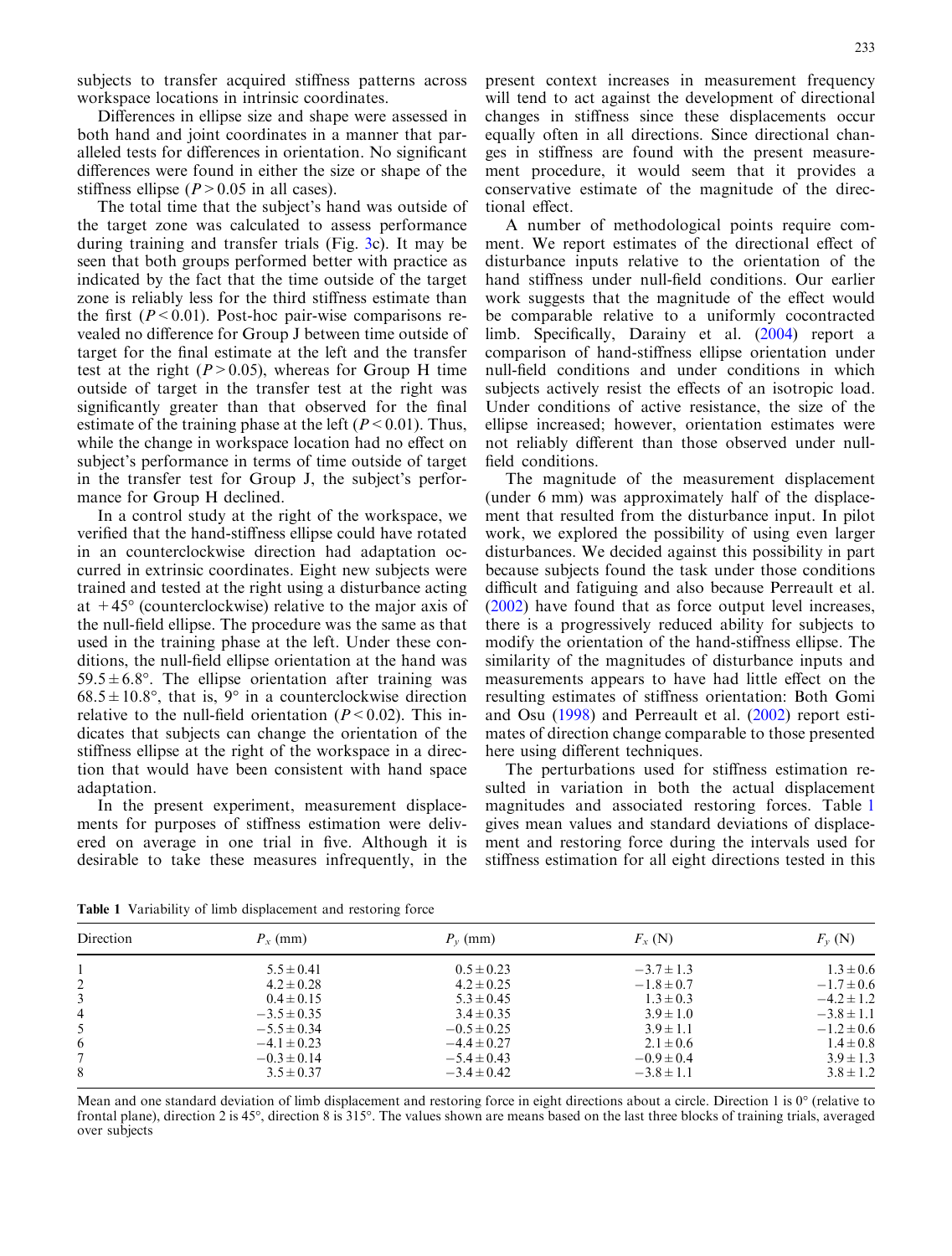<span id="page-7-0"></span>[study. The values shown are averaged over the last three](#page-6-0) [blocks of training trials and over all 12 subjects. Note](#page-6-0) [that while average magnitudes differed for the eight](#page-6-0) [directions, the net displacement was in all cases between](#page-6-0) [5 and 6 mm.](#page-6-0)

#### Durability of stiffness adaptation

On each of 3 successive days, stiffness was first estimated under the null-field conditions. The mean value of the null-field stiffness ellipse orientation at the hand was  $156.0 \pm 5.5^{\circ}$ ; there were no reliable changes in orientation over days  $(P>0.05)$ .

A disturbance input (see Materials and methods) was applied on Days 1 and 2 at  $-45^\circ$  relative to the null-field orientation; on Day 3 the direction of the disturbance was switched to  $+45^{\circ}$ . Figure 4a shows the pattern of hand-stiffness change for a single subject over the course of the 3-day experiment. It may be seen that over the first 2 days the orientation of the major axis of the stiffness ellipse rotated in the direction of force application. On Day 3, even at the end of the session, the stiffness ellipse still shows a residual effect of the original 2 days of stiffness training.

Figure 4b–d shows the mean values of stiffness-ellipse orientation, size change and time outside the target zone. Change in orientation of the stiffness ellipse is shown in



Fig. 4 Durability of adaptation. a The typical data of a single subject over the course of 3 days. The gray filled area shows the null-field stiffness ellipse at the hand; the *gray line* represents the major axis. The three hand-stiffness ellipses obtained on each day of experiment are shown with dashes, alternating dots and dashes, and as a solid line, respectively. For visualization purposes, a line is drawn through the major axis of the final ellipse of each day. It may be seen that during the first 2 days of the experiment, the ellipse rotates in the direction of the external disturbance. Twenty-four

hours later, on the last day of the experiment, in spite of the change in the direction of force application, the orientation of the stiffness ellipse is similar to that of first 2 days. b Mean change in stiffness ellipse orientation ( $\pm 1$  SE) relative to the null-field ellipse over the course of 2 training days and 1 test day. The first six estimates are obtained during training; the final three were obtained following the change in perturbation direction. c Mean area of the stiffness ellipse ( $\pm 1$  SE). d Mean time outside of target ( $\pm 1$  SE) over the three experimental sessions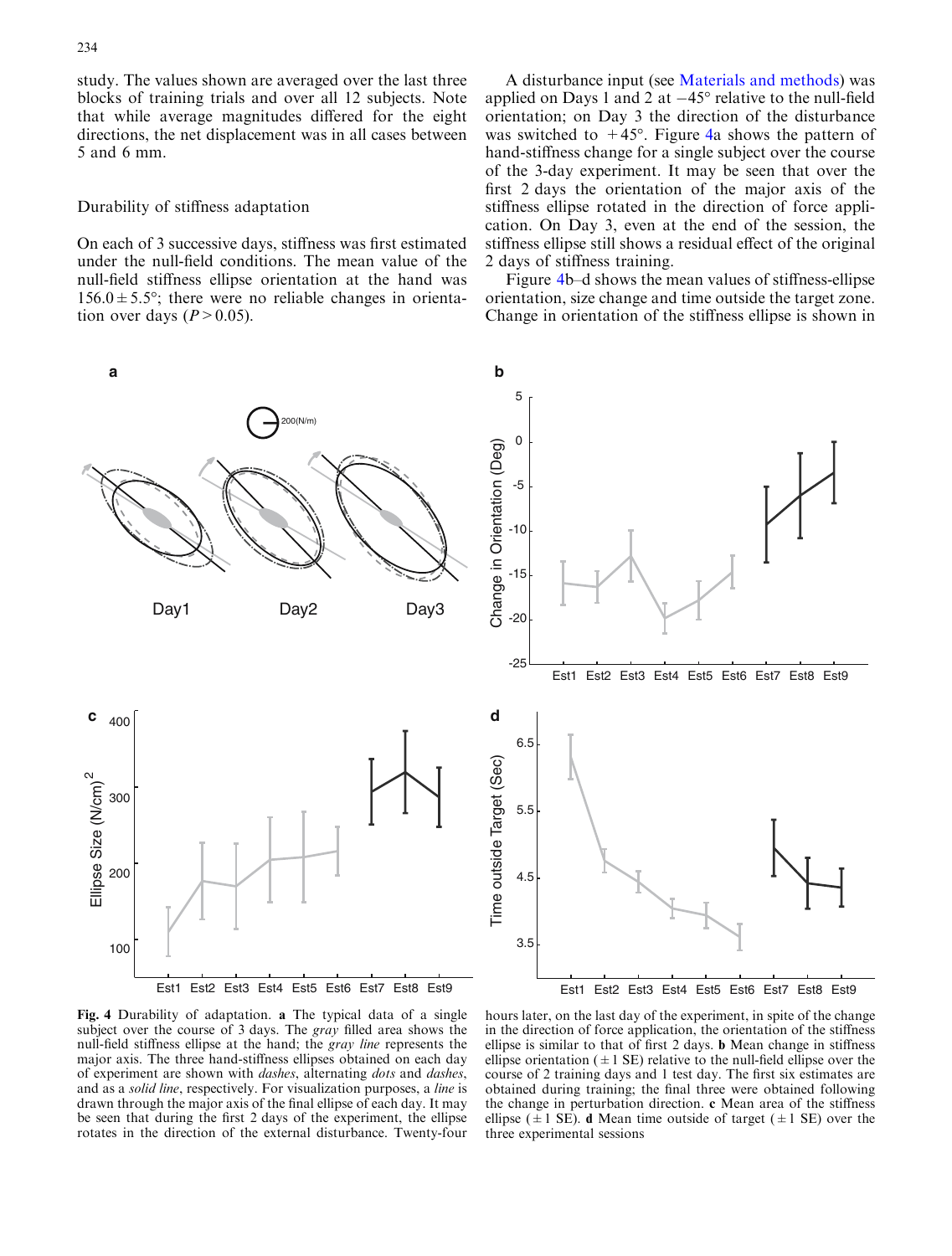Fig. [4b. The six estimates of orientation change ob](#page-7-0)[tained over the first 2 days of the experiment are shown](#page-7-0) [in gray. The three estimates obtained after the change in](#page-7-0) [the direction of the disturbance on Day 3 are shown in](#page-7-0) [black. Repeated-measures ANOVA indicated reliable](#page-7-0) differences in orientation  $(P<0.01)$ . A post-hoc com[parison of first six orientation estimates and the three](#page-7-0) [obtained on the third day revealed a significant differ](#page-7-0)[ence between two mean values \(](#page-7-0) $P < 0.05$ ). However, the [first two estimates of the stiffness orientation on Day 3](#page-7-0) [\(that is after 192 trials with the new orientation\) were](#page-7-0) [not reliably different from the last estimate of stiffness](#page-7-0) [orientation during training \(](#page-7-0) $P > 0.05$  in both cases). The [persistence of the effect of the initial adaptation even](#page-7-0) [when the direction of disturbance is switched suggests](#page-7-0) [that training results in quite durable changes in neural](#page-7-0) [commands related to stiffness control.](#page-7-0)

In a second control study, we verified that disturbances comparable in direction to those used on Day 3, had they been tested alone, would have been sufficient to produce rotation of the stiffness ellipse beyond that observed in the null field toward the direction of the Day 3 perturbation. We tested eight additional subjects with perturbations acting along a lateral axis using a procedure and limb configuration that was the same as that used on Day 3 of the present study. Under these conditions, the null-field ellipse orientation at the hand was  $159.7 \pm 6.5^{\circ}$  and the orientation observed following training with a lateral perturbation was  $170.7 \pm 7.1^{\circ}$ , that is 11° beyond that observed under null-field conditions  $(P<0.01)$ . The results thus indicate that, in the absence of prior training, a change in ellipse orientation toward the direction of the current perturbation would have been expected.

The size of the stiffness ellipse is shown in Fig. [4c.](#page-7-0) [ANOVA indicated that the ellipse size differed over the](#page-7-0) course of the experiment  $(P<0.05)$ . The difference in [ellipse size between the training sessions and that ob](#page-7-0)[served following the change in perturbation direction](#page-7-0) [was marginally reliable by post-hoc comparison](#page-7-0)  $(P=0.06)$ . ANOVA also revealed reliable differences in [the total time that the subject's hand was outside of the](#page-7-0) target zone ( $P < 0.05$ ). In Fig. [4d, one can see a gradual](#page-7-0) [improvement in the time outside of target over the](#page-7-0) [course of the first 2 days and then a reliable increase in](#page-7-0) [the time outside of the target when the direction of the](#page-7-0) [disturbance is switched. The time outside the target in](#page-7-0) [the first estimate on Day 3 was reliably greater according](#page-7-0) [to post-hoc comparison than that obtained at the end of](#page-7-0) the second day of training  $(P < 0.05)$ .

## **Discussion**

We have focused on the pattern of generalization of stiffness control and the durability of stiffness adaptation. In a first experiment, in order to identify the coordinate system for stiffness control, we examined transfer across different limb configurations (Ghez et al.

[2000;](#page-10-0) Shadmehr and Mussa-Ivaldi [1994](#page-10-0); Shadmehr and Moussavi [2000](#page-10-0); Malfait et al. [2002](#page-10-0)). We trained subjects at the left of the workspace to resist displacement of the hand in opposition to single-axis disturbances. As a result of the training, the hand-stiffness ellipse was observed to rotate in the direction of the disturbance (Perreault et al. [2002;](#page-10-0) Gomi and Osu [1998](#page-10-0); Darainy et al. [2004\)](#page-10-0). Subjects were then tested for transfer of training at the right. We applied perturbations that were similar to those used during training trials either in direction in extrinsic Cartesian coordinates or in terms of the torques applied at the shoulder and elbow. We found transfer of the acquired stiffness patterns when torques in training and transfer trials were similar. The findings thus support the idea that under the conditions of this experiment stiffness control is acquired in an intrinsic, muscle- or joint-based system of coordinates.

The idea that we acquire patterns of arm stiffness in an intrinsic system of coordinates is consistent with the findings of studies of dynamics learning in which transfer is observed when the pattern of joint torques is similar in training and transfer configurations (Ghez et al. [2000](#page-10-0); Shadmehr and Mussa-Ivaldi [1994;](#page-10-0) Shadmehr and Moussavi [2000](#page-10-0); Malfait et al. [2002\)](#page-10-0). The findings fit with the general idea that impedance regulation and movement have a common basis in neural control. In simulation studies of generalization of dynamics learning, we have observed transfer in intrinsic coordinates (Malfait et al. [2005\)](#page-10-0), using a model in which the control signals were based on the  $\lambda$  version of the equilibriumpoint hypothesis (Gribble and Ostry [2000\)](#page-10-0). Transfer of learning could be predicted on the basis of an interpolation between control signals that were adapted to the torques in different training configurations.

The fact that there is transfer between workspace positions merits comment. By design, the torques applied to the elbow and shoulder were similar in the two workspace locations. On the other hand, the lengths of elbow and shoulder muscles that resist the torques are configuration dependent. Nevertheless, it is reasonable to assume that the balance of torques was more or less unchanged in spite of these differences in limb configuration. Specifically, there have been numerous experimental demonstrations that the dependence of torque on joint angle is voluntarily reset in conjunction with changes in joint configuration (Asatryan and Feldman [1965\)](#page-10-0). Thus, for example, a change in joint angle of some specified amount results in almost the same change in torque for different initial joint configurations. This would effectively leave the balance of torques unchanged with changes in the configuration of the limb. Indeed, this is consistent with the good transfer observed between the left and right of the workspace when the torques applied during training and test are equated.

The observed patterns of stiffness reflect the combined contribution of limb geometrical factors, passive tissue properties, active motor units and reflexes. Since the displacements that were used to measure stiffness were the same for all conditions, that is, in the null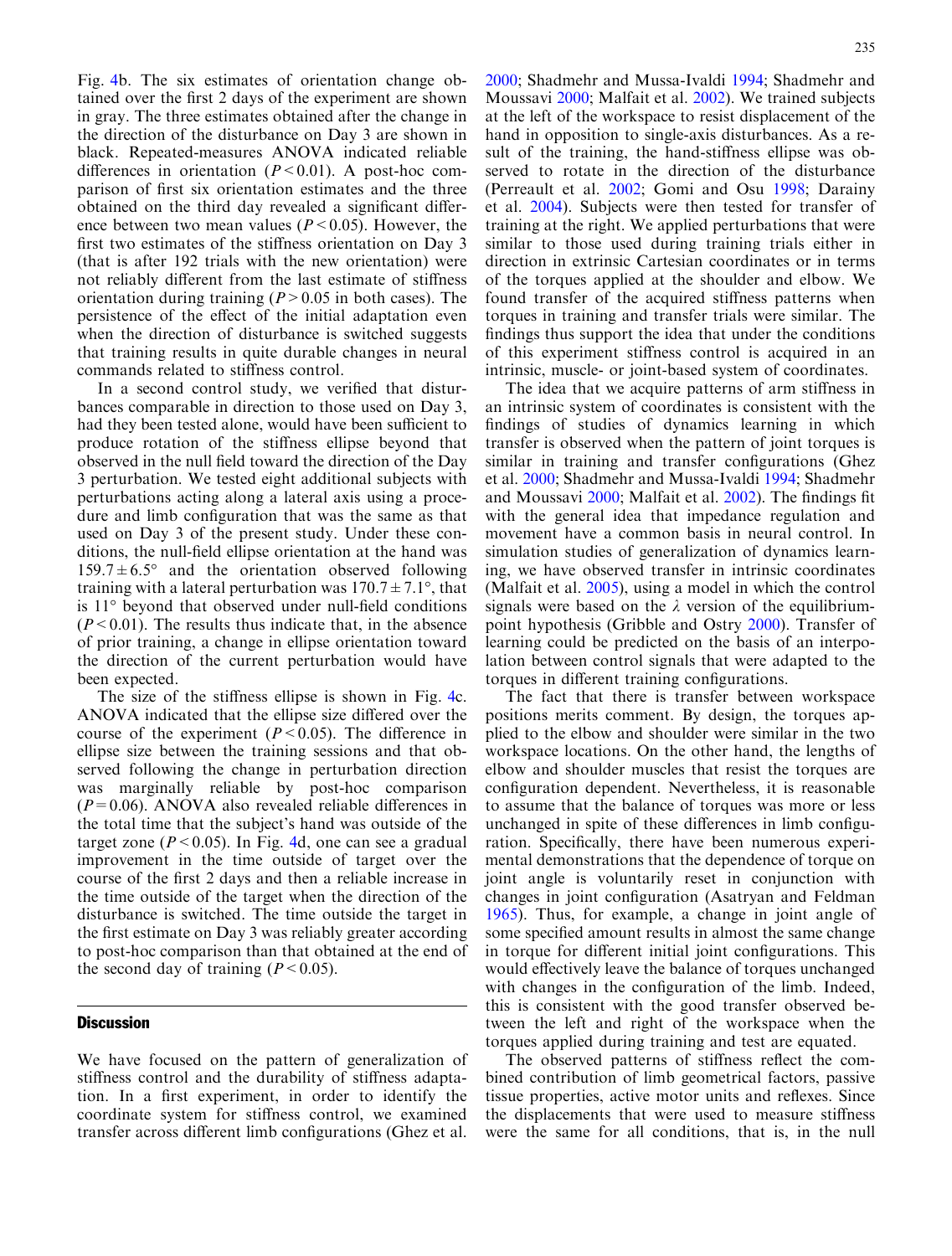condition and for both directions of disturbance input, any observed change in stiffness is not likely to be due to either intrinsic muscle properties or to unmodified reflex responses. Rather, stiffness change is presumably central in nature, due either to the commands preceding movement that underlie muscle cocontraction, to altered reflex excitability or both. Our modeling studies suggest that stiffness patterns arise from both central and reflex effects (Gribble et al. 1998). Central commands that produce changes in cocontraction likewise alter the tonic stretch response. Both reflexes and central commands are reflected in measures of resistance to displacement. Changes in limb configuration also affect patterns of stiffness (Mussa-Ivaldi et al. [1985\)](#page-10-0). However, the differences in the orientation observed here for Group J and Group H are not geometry dependent; both groups were tested at the right of the workspace with the same limb configuration.

In a second study on properties of stiffness control, we assessed the durability of adaptation. As in Study 1, subjects were trained to resist hand displacement in opposition to a single-axis disturbance that was oriented at  $-45^\circ$  relative to the major axis of the null-field stiffness ellipse. After 2 days of training at the same orientation, the direction of the disturbance was unexpectedly switched on the third day by 90° and subsequent changes in stiffness were assessed over the course of several hundred trials as subjects attempted to again resist the applied disturbance.

The initial 2 days of training resulted in a rotation of the hand-stiffness ellipse of about  $20^{\circ}$  in the direction of the perturbation. On Day 3, in response to the switch in direction, the ellipse rotated away from the newly acquired direction and back toward null-field orientation, over the course of about 200 trials. However, even after 300 trials following the switch in the orientation, the stiffness ellipse had yet to show any evidence of moving beyond the orientation observed in the null field toward the direction of the current disturbance. The initial training thus resulted in changes to the control of stiffness that were quite durable. The original stiffness training affected the course of the new adaptation over several hundred trials even when a day intervened between the initial training and the switch in the direction of perturbation.

The experimental design decision to reverse the direction of the field rather than eliminate it altogether (as is sometimes done in the context of adaptation to velocity-dependent force fields) should be explained. The reversal of the field was motivated by the findings of Darainy et al. [\(2004\)](#page-10-0). In that study, in which we assessed stiffness learning, we measured null-field stiffness at the start and end of each of 3 days of training. We observed that when the disturbance input was removed at the end of the day, the orientation and size of the null-field ellipse returned almost immediately to what we had measured in the absence of training—following one cycle of eight measurement displacements without any other intervening inputs,

the hand-stiffness ellipse was no different than that measured at the beginning of that day of training, nor than at the beginning of training at the start of the experiment. The effect is striking; the pattern of stiffness changed suddenly from one in which the magnitude and orientation of the stiffness ellipse mirrored the characteristics of the perturbation to one which was not measurably different from that recorded under null-field conditions. In contrast, when the disturbance was reintroduced, as it was for example, on the next day of training, a persistence of adaptation was apparent. Thus, there was retention of adaptation that was not seen when the disturbance was removed. We thus decided to reinstate and alter the direction of the perturbation rather than remove it altogether in order to assess durability.

Previous studies of dynamics learning have provided evidence of a medium term persistence of changes to neural coding related to the acquisition of new dynamics. Shadmehr and Brashers-Krug ([1997](#page-10-0)) report that when subjects learn velocity-dependent force fields, the learning may be retained for many months indicating persistence in the altered neural code that underlies the movement. Persistence in motor learning is also demonstrated in tasks in which subjects learn two opposing kinematic or dynamic transformations at various delays. Under these circumstances the initial learning is observed to interfere with the subsequent learning for periods that range from several minutes to 1 day or more (Caithness et al. [2004](#page-10-0)). The present study shows a comparable persistence in the acquired stiffness pattern—changes in the orientation of the hand-stiffness ellipse that arise from resisting single-axis disturbances interfere for at least a day with the acquisition of a new stiffness strategies in which stiffness change orthogonal to the first is required.

The interference that we see in the present study is presumably related to the dissimilarity of the initial and subsequent training task. Indeed, when the same field is applied several days in succession with the training carried out at 24-h intervals, there is positive transfer of stiffness learning from 1 day to the next (Darainy et al. [2004\)](#page-10-0). Thus, the initial adaptation may be adaptively modified by new input or in cases such as that seen here when the initial adaptation and subsequent training involve contradictory sensorimotor mappings the new adaptation is impeded as a result of previously acquired changes to control.

The persistence of adaptation documented in Experiment 2 and in Darainy et al. [\(2004](#page-10-0)) may be contrasted with the findings of Experiment 1. An examination of Fig. [3a and b shows that quite a rapid deterioration of](#page-5-0) [initial adaptation can occur when the direction of torque](#page-5-0) [application is switched immediately following training.](#page-5-0) [Thus, the initial adaptation was labile and interfered](#page-5-0) [with by an incompatible transfer task at short delays,](#page-5-0) [but following overnight retention, the adaptation be](#page-5-0)[came capable of substantially delaying new motor](#page-5-0) [acquisitions. The results obtained at a 1-day interval are](#page-5-0)